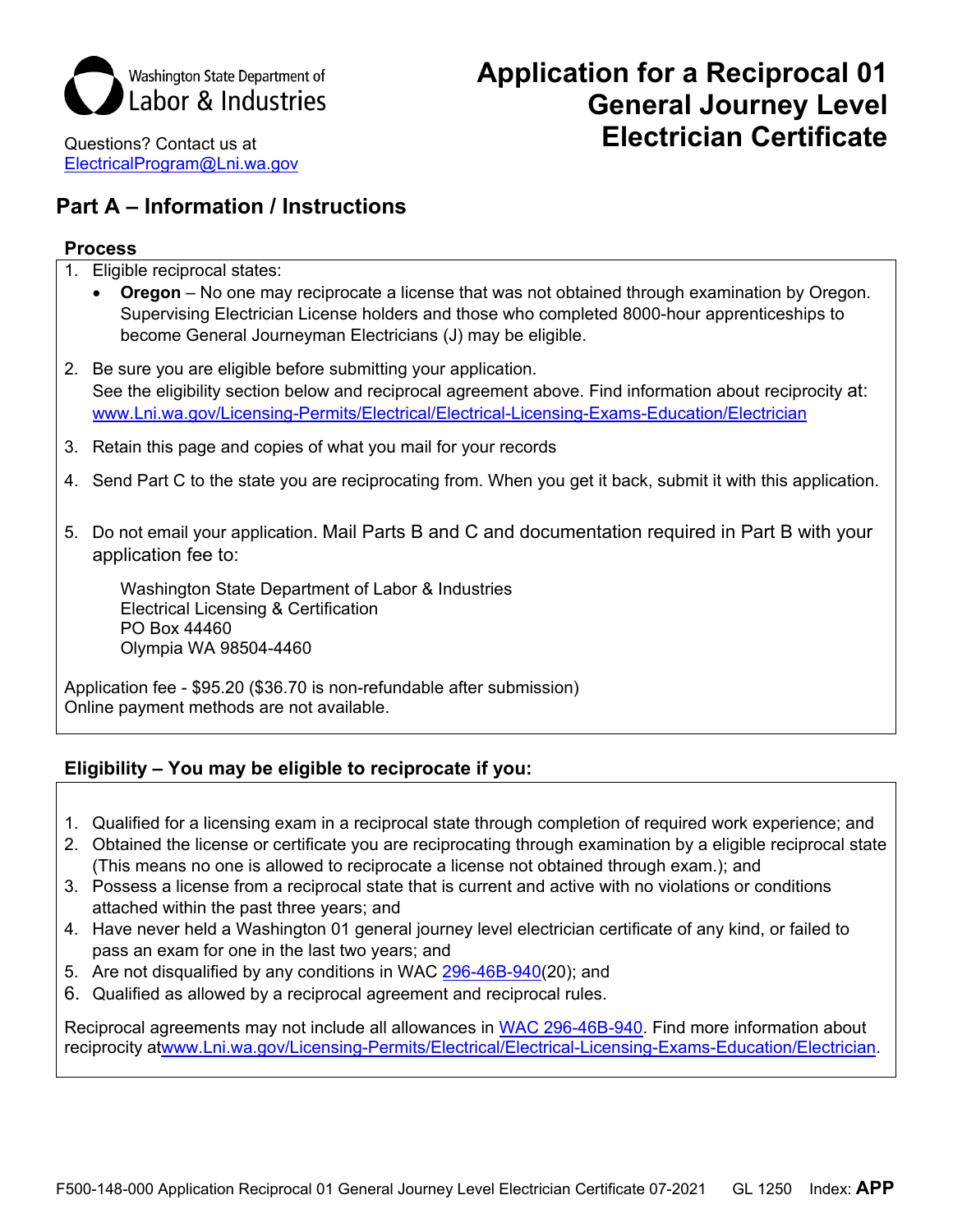

Questions? Contact us at [ElectricalProgram@Lni.wa.gov](mailto:ElectricalProgram@Lni.wa.gov) 

# **Application for a Reciprocal 01 General Journey Level Electrician Certificate**

# **Part B – Applicant Information**

## **Applicant (please print carefully in blue or black ink)**

| Last Name                                                                                                                                                                                                                             | <b>First Name</b>             |       | Middle Initial |
|---------------------------------------------------------------------------------------------------------------------------------------------------------------------------------------------------------------------------------------|-------------------------------|-------|----------------|
| Address street or PO Box                                                                                                                                                                                                              | City                          | State | Zip Code       |
| <b>Phone Number</b>                                                                                                                                                                                                                   | Email address                 |       |                |
| Date of Birth                                                                                                                                                                                                                         | <b>Social Security Number</b> |       |                |
| Your Social Security number is required for L&I licenses, certificates, and registrations according to RCW<br>26.23.150 and 42 USC §666(a)(13). Failure to provide this information will result in the denial of your<br>application. |                               |       |                |

### **You must submit all of this with your application:**

| 1. – Completed applicant information (Part B of this application).                                                                                                                                                                                               |
|------------------------------------------------------------------------------------------------------------------------------------------------------------------------------------------------------------------------------------------------------------------|
| 2. - License verification (Part C of this application completed by you and the state you are<br>reciprocating from).                                                                                                                                             |
| 3. - A quality enlarged photocopy of your government issued photo ID.                                                                                                                                                                                            |
| 4. – If you completed your apprenticeship outside of the state you are reciprocating from, provide a<br>copy of your apprenticeship completion certificate, or a signed letter from your apprenticeship training<br>director detailing your hours of experience. |
| 5. - Other documentation necessary to prove eligibility.                                                                                                                                                                                                         |

### **Applicant Affidavit**

I hereby certify that, to the best of my knowledge, the information on, and included with, this application is complete and correct. I understand that my certificate may be suspended or revoked if I have deliberately falsified my application. I understand that if I provide false information, my application is not approvable.

Furthermore, I certify that I have never held a Washington 01 general journey level certificate of any kind or failed an exam for one within the past two years. I certify that I have read these statements and understand the terms of this application.

Applicant's name (print)  $\qquad \qquad \qquad$  Applicant's signature  $\qquad \qquad \qquad$  Date signed